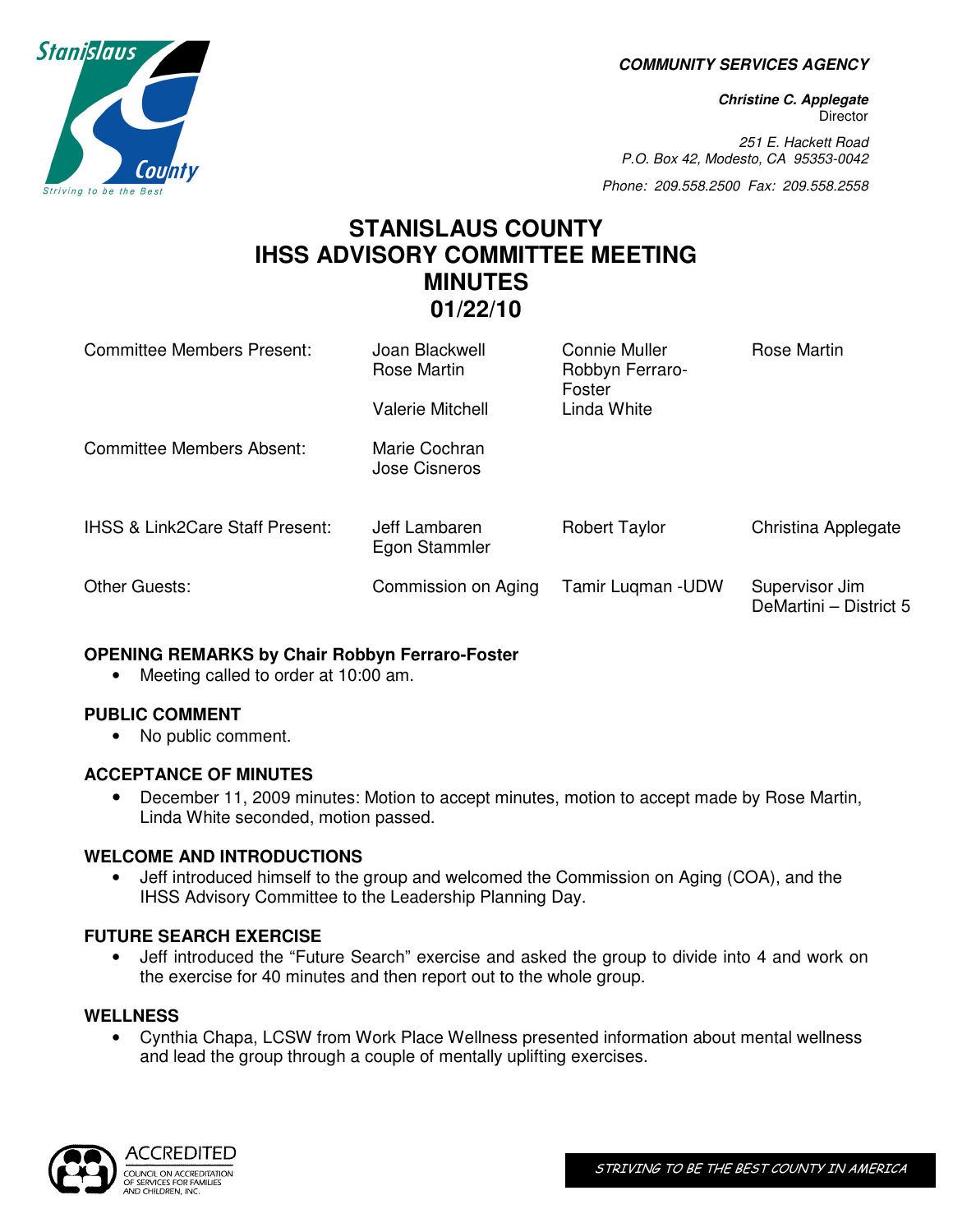#### **SENIOR NUTRITION**

• Maricela Torres, Registered Dietitian presented information on senior nutrition including a PowerPoint presentation on the MyPyrimad nutritional guide, and handed out a recipe book and pedometer for all attendees.

Meeting adjourned @ 2:00 PM, Jeff Lambaren, Recorder